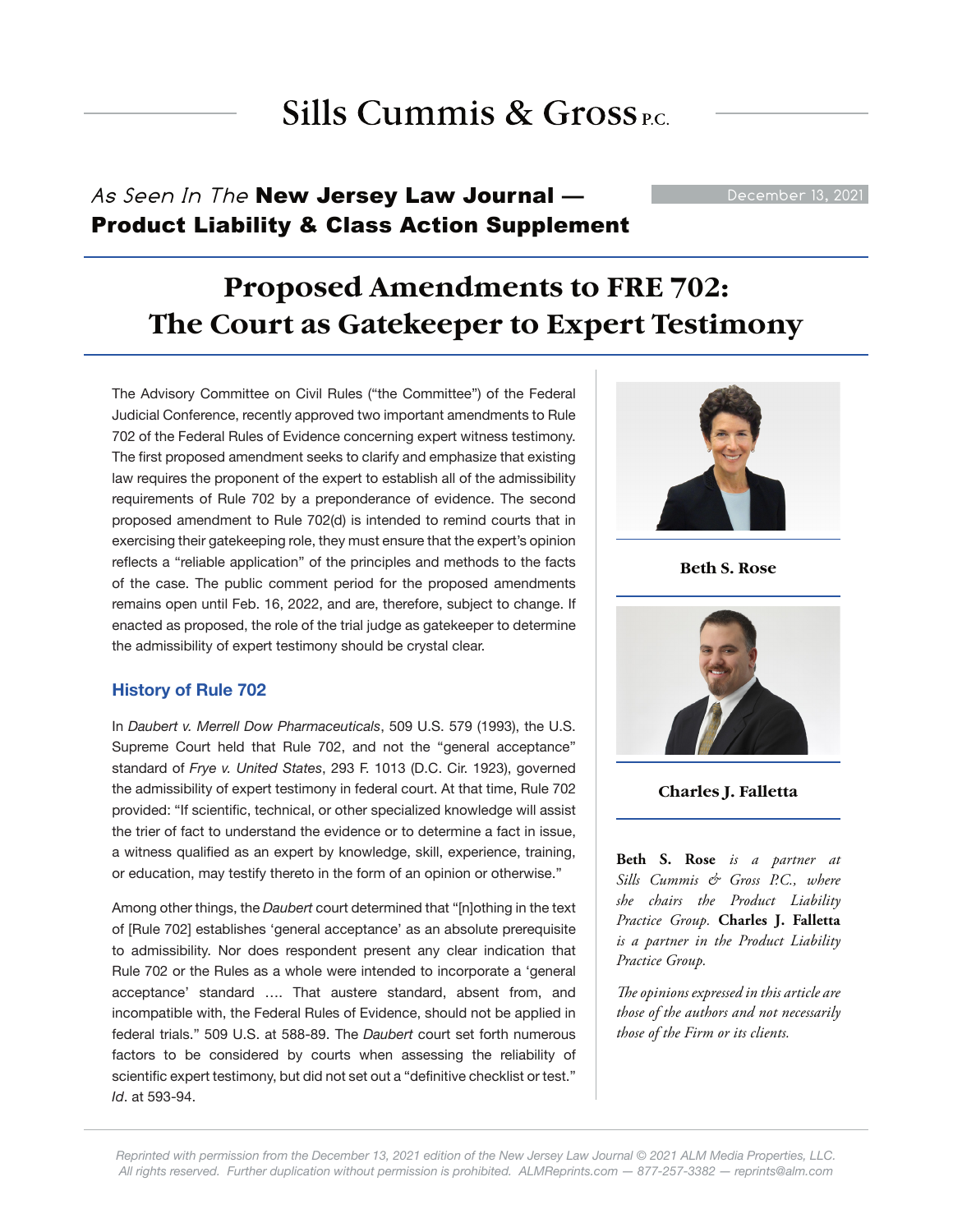In response to *Daubert* and subsequent cases including *General Electric Co. v. Joiner*, 522 U.S. 136 (1997), and *Kumho Tire Co. v. Carmichael*, 526 U.S. 137 (1999), Rule 702 was amended effective Dec. 1, 2000, for the purpose of resolving conflicting decisions concerning the *Daubert* decision. As explained by the Committee's 2000 Notes, the "[a]mendment affirms the trial court's role as gatekeeper and provides some general standards that the trial court must use to assess the reliability and helpfulness of proffered expert testimony. The Committee's 2000 Notes further explain: "Consistently with *Kumho*, the Rule as amended provides that all types of expert testimony present questions of admissibility for the trial court in deciding whether the evidence is reliable and helpful. Consequently, the admissibility of all expert testimony is governed by the principles of Rule 104(a) …, [in which] the proponent has the burden of establishing that the pertinent admissibility requirements are met by a preponderance of the evidence."

In its analysis of the judiciary's application of Rule 702, the Committee recognized that many courts have either failed to properly apply the rule by continuing to rely on caselaw pre-*Daubert* or on post-*Daubert* case law before the 2000 amendment. In particular, as set forth in the proposed Committee Notes, "[m]any courts have held that the critical questions of the sufficiency of an expert's basis, and the application of the expert's methodology, are questions of weight and not admissibility. These rulings are an incorrect application of Rules 702 and 104(a)." Although the Committee Notes do not cite to any specific examples, many commentators have cited to these cases as examples of courts that have not stayed true to the current version of Rule 702. *See Puga v. RCX Solutions*, 922 F.3d 285, 294 (5th Cir. 2019) ("As a general rule, questions relating to the bases and sources of an expert's opinion affect the weight to be assigned that opinion rather than its admissibility."); *In re Zyprexa Prods. Liab. Litig.*, No. 04-MD-1596, 2009 U.S. Dist. LEXIS 40125, at \*23 (E.D.N.Y. May 12, 2009) ("The parties are aware of the analytical criteria required by Rule 702. They include: (1) a 'liberal standard of admissibility' …."); *In re Scrap Metal Antitrust Litig.*, 527 F.3d 517, 530 (6th Cir. 2008) ("But 'rejection of expert testimony is the exception, rather than the rule,' and we will generally permit testimony based on allegedly erroneous facts when there is some support for those facts in the record."); *Smith v. Ford Motor Co.*, 215 F.3d 713, 718 (7th Cir. 2000) ("Soundness of the factual underpinnings of the expert's analysis and the correctness of the expert's conclusions based on that analysis are factual matters to be determined by the trier of fact."); *Loudermill v. Dow Chemical Co.*, 863 F.2d 566, 570 (8th Cir. 1988) ("The factual basis of an expert opinion goes to the credibility of the testimony, not the admissibility."); *Viterbo v. Dow Chemical Co.*, 826 F.2d 420, 422 (5th Cir. 1987) ("Questions relating to the bases and sources of an expert's opinion affect the weight to be assigned that opinion rather than its admissibility.").

#### **Proposed Amendments to Rule 702**

To address misapplication of Rule 702, the Committee has proposed the following amendments:

A witness who is qualified as an expert by knowledge, skill, experience, training, or education may testify in the form of an opinion or otherwise if [the court finds that] the proponent has demonstrated by a preponderance of the evidence that:

- 1. the expert's witness's scientific, technical or other specialized knowledge will help the trier of fact to understand the evidence or to determine a fact in issue;
- 2. the testimony is based on sufficient facts or data;
- 3. the testimony is the product of reliable principles and methods; and
- 4. the [expert has reliably applied] expert's opinion reflects a reliable application of the principles and methods to the facts of the case.